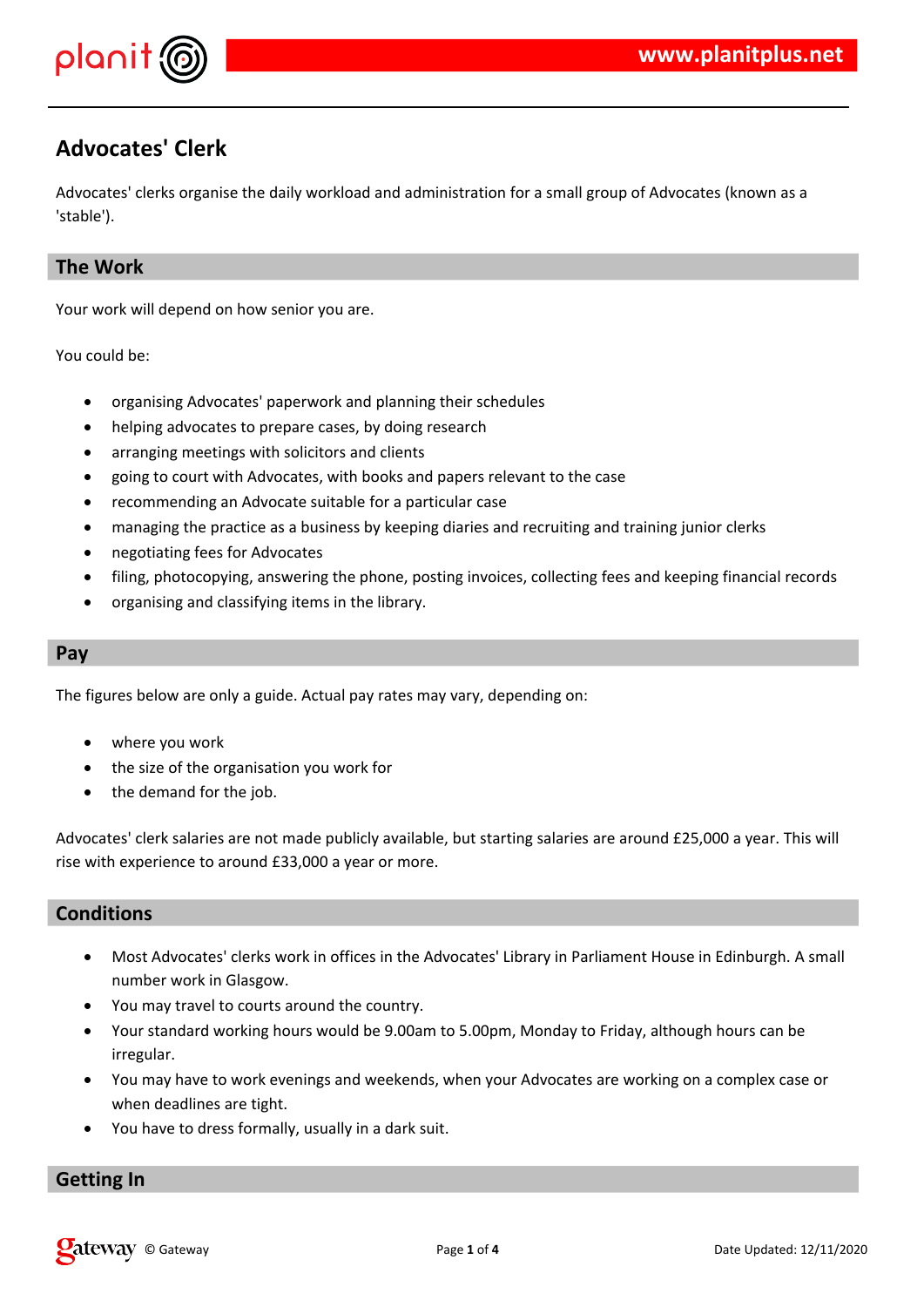

- You would start as an assistant deputy or deputy Advocates' clerk.
- The minimum entry requirement is Higher English. However, many stables prefer you to have 3 or more Highers, including English.
- Increasing numbers of entrants have a degree in law, legal studies or politics.
- For entry to a degree course, you normally need 4-5 Highers. Higher English is usually required, and for some courses you may need Maths at National 5. However, entry requirements can vary considerably among universities and colleges and you should check the details in the relevant prospectuses.
- You may need previous experience in an administrative role.

Advocates' clerks usually work for Faculty Services Ltd (FSL), a company providing support services to Advocates. There are 9 FSL stables based in Parliament House in Edinburgh. A stable usually has one Advocate's clerk and at least one deputy clerk. There are also advocates that do not subscribe to the FSL clerking services, but may practise with or without a clerk.

# **What Does It Take**

You need to have:

- good written and spoken communication skills
- good concentration
- a polite, professional and helpful manner
- patience and perseverance
- excellent organisational skills
- a good memory
- good IT skills
- respect for confidentiality
- sound judgement.

You also need to be:

- able to work well under pressure and to deadlines
- a good negotiator
- attentive to detail
- good with numbers.

## **Training**

- You would train on the job under the supervision of an experienced clerk.
- You may attend short training courses and seminars from time to time.

## **Getting On**

- As you gain experience and develop your skills, your duties increase and you may be able to move on to become an Advocate's clerk or practice manager.
- As part of your ongoing training you would probably take short courses run by Faculty Services Ltd.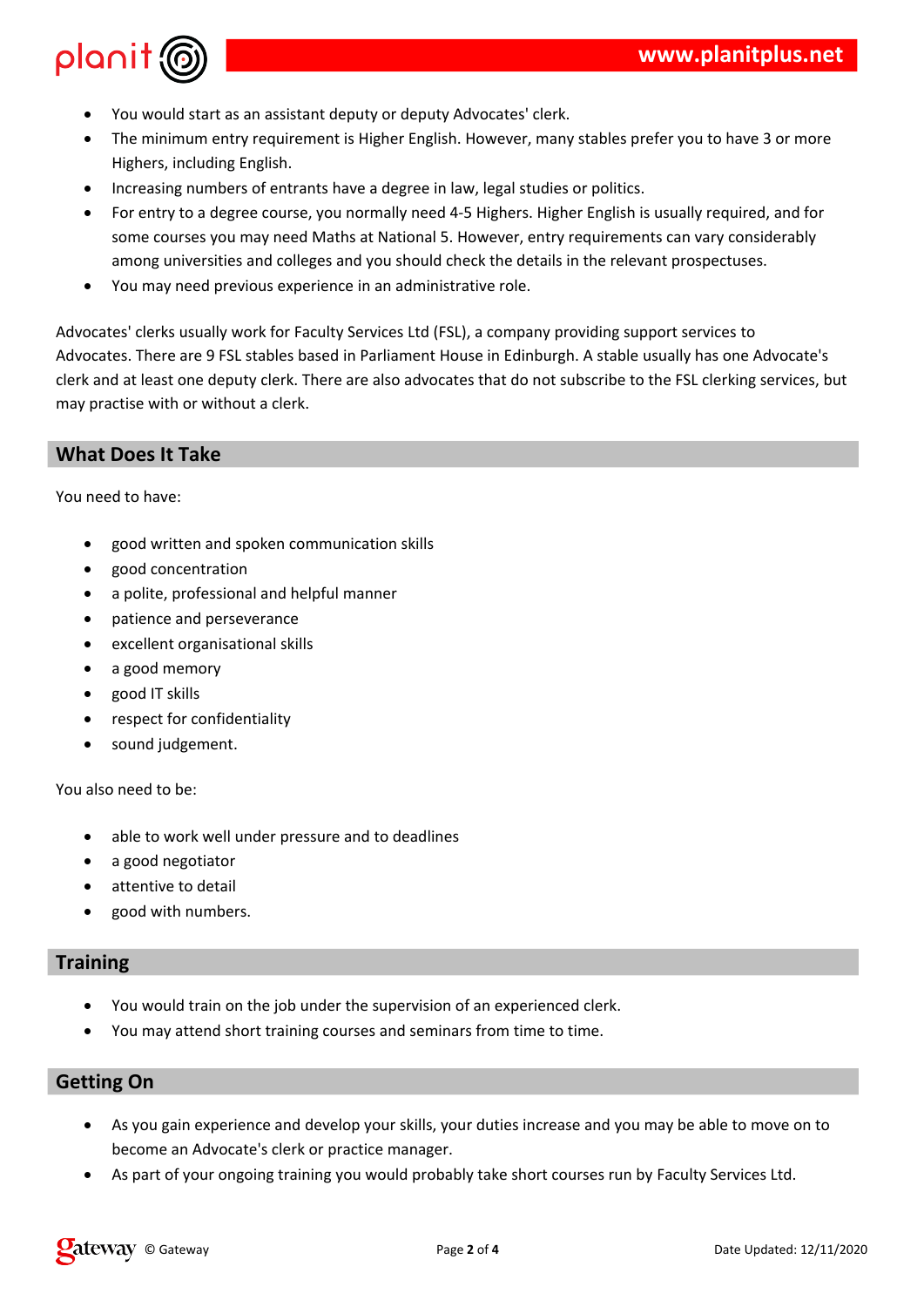

# **Contacts**

#### **Faculty of Advocates**

Tel: 0131 226 5071 Email: info@advocates.org.uk Website: www.advocates.org.uk Twitter: @FacultyScot

#### **Skills for Justice**

Tel: 0117 922 1155 Website: www.sfjuk.com Twitter: @Skills\_Justice Facebook: www.facebook.com/skillsforjustice